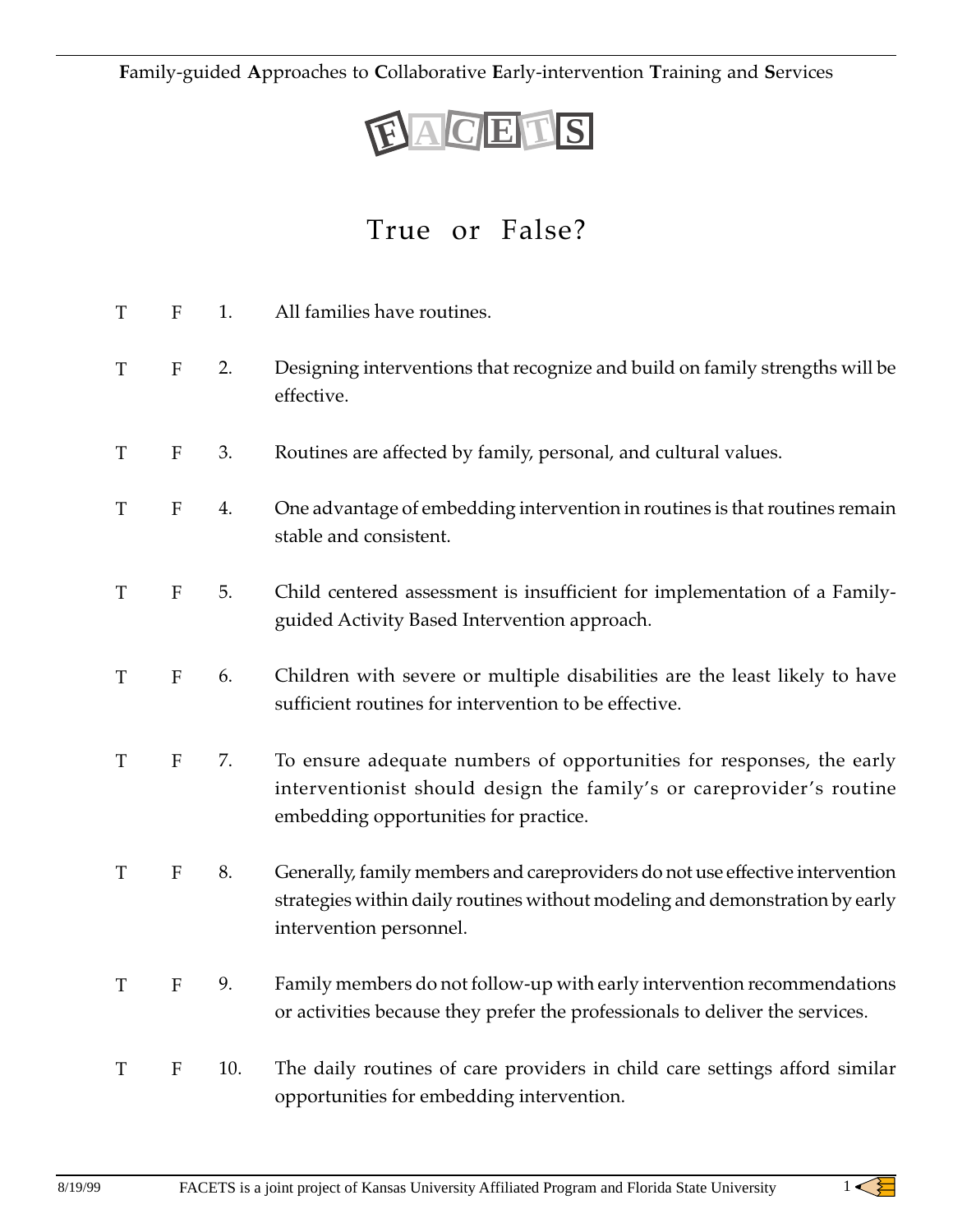## **F**amily-guided **A**pproaches to **C**ollaborative **E**arly-intervention **T**raining and **S**ervices



1. All families have routines.

 $\boldsymbol{\mathrm{F}}$ 

 $\mathbf F$ 

 $\mathbf F$ 

T F

 $\boldsymbol{\mathrm{T}}$ 

 $_{\rm T}$ 

The daily routine is composed of the common "stuff" of family life--both things done and not done. Some family's routines may appear chaotic, and others are rigid, but the contexts for intervention are available (Bernheimer & Keogh, 1995). Routines should not be equated with schedules. The routine is the "what"; a schedule identifies "when".

2. Designing interventions that recognize and build on family strengths will be effective.

Intervention must be implemented to be effective; therefore, they must be consistent with and embedded into the everyday business of family life. Intervention designed by service providers without family input are less likely to be implemented (Kochanek & Buka, 1998).

3. Routines are affected by family, personal, and cultural values.

Definitely, and in addition, the constraints, pressure, and resources in the environment affect daily routines (Gallimore, Weismen, Kaufman, & Bernheimer, 1989). Daily routines reflect the parents' beliefs about their children and their goals for the child's future. One family may perceive their child will need assistance from family members throughout life and therefore seek to increase independence and adaptive living skills early to decrease the impact on siblings as the child becomes an adult. In contrast, another family believes that with enough help, their child will be "normal" and therefore focuses on pre-academics (Bernheimer & Keogh, 1995).

4. One advantage of embedding intervention in routines is that routines remain stable and consistent.

Routines, while provided a framework, are really quite fluid because they reflect day to day reality. They change as child and family circumstances change. As a child learns to dress independently, the dressing routine changes and has a domino effect on other routines...more time for eating or maybe a later wake-up time. Family visitors, holidays, birth of another child, grandma staying or leaving, new jobs, a job loss, school year or summer time, and illnesses are all variables that affect the stability of routines (Cripe & Venn, 1997). It's essential for team members to "keep up" with child and family changes and update routine intervention as needed.

5. Child centered assessment is insufficient for implementation of a Family-guided Activity Based Intervention approach.

While knowledge about the child's skills is essential, much more information is needed. To plan or implement routines based intervention, knowledge of the child's preferred activities, routines, events, play and care partners, materials, and environments is important. Knowing the family's concerns, priorities, and interests also helps to identify outcomes. Observing careprovider-child interactions provides knowledge of the routines and activities already occurring. Identifying formal and informal supports and the roles and responsibilities of careproviders enables the team to include all key partners within the community context (Cripe, Hanline & Daley, 1997).

6. Children with severe or multiple disabilities are the least likely to have sufficient routines for intervention to be effective.

Most of the day for children with severe or multiple disabilities is spent within routines, especially daily living routines. The familiar framework with frequent repetition of routines supports learning for children with significant needs. Predictability increases the child's ability to participate independently (Thompson, 1994).